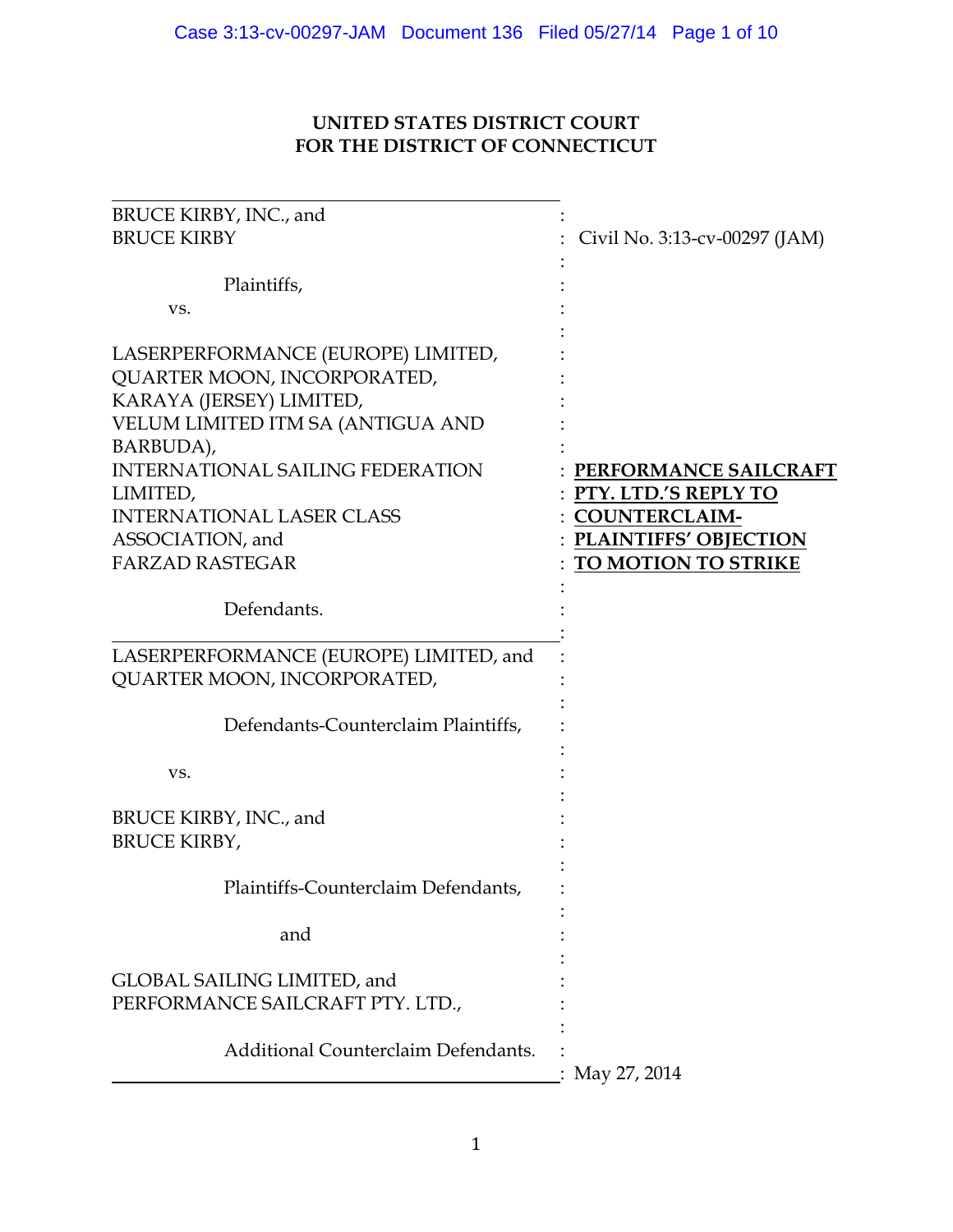# PERFORMANCE SAILCRAFT PTY. LTD.'S REPLY TO COUNTERCLAIM PLAINTIFFS' OBJECTION TO ITS MOTION TO STRIKE

## I. INTRODUCTION AND PROCEDURAL BACKGROUND

On April 17, 2014, Counterclaim Defendant Performance Sailcraft Pty. Ltd., ("PSA") filed a Motion to Strike (Doc. No. 133) paragraph 4 of the Hardy Declaration (Doc. No. 127, "Hardy Decl.") and paragraphs 2, 3, 4, 5, 9, 14, and 16 of the Crane Declaration (Doc. No. 128, "Crane Decl.") that were propounded by Defendants and Counterclaim Plaintiffs LaserPerformance Europe, Ltd. and Quarter Moon Incorporated ("Counterclaim Plaintiffs"). On May 8, 2014, Counterclaim Plaintiffs filed their Objection to the Motion (Doc. No. 134, "Obj."), along with Mr. Crane's Supplemental Declaration ("Crane Supp."). In their Objection, Counterclaim Plaintiffs raised, inter alia, Fed. R. Evid. 701 as a rationale for admitting those portions of the Declarations that PSA sought to strike.

PSA incorporates and re-alleges the facts and arguments in its Motion to Strike and accompanying Memorandum as if they were set forth herein, and further incorporates and re-alleges the facts and arguments stated in its Reply (Doc. No. 132 and Exhibits) to Counterclaim Plaintiffs Opposition to its Motion to Dismiss. With respect to Counterclaim Plaintiffs' Objection, PSA submits that Counterclaim Plaintiffs now have confirmed a complete absence of relevance, personal knowledge, or rational basis for the speculations and unfounded conclusions that Counterclaim Plaintiffs seek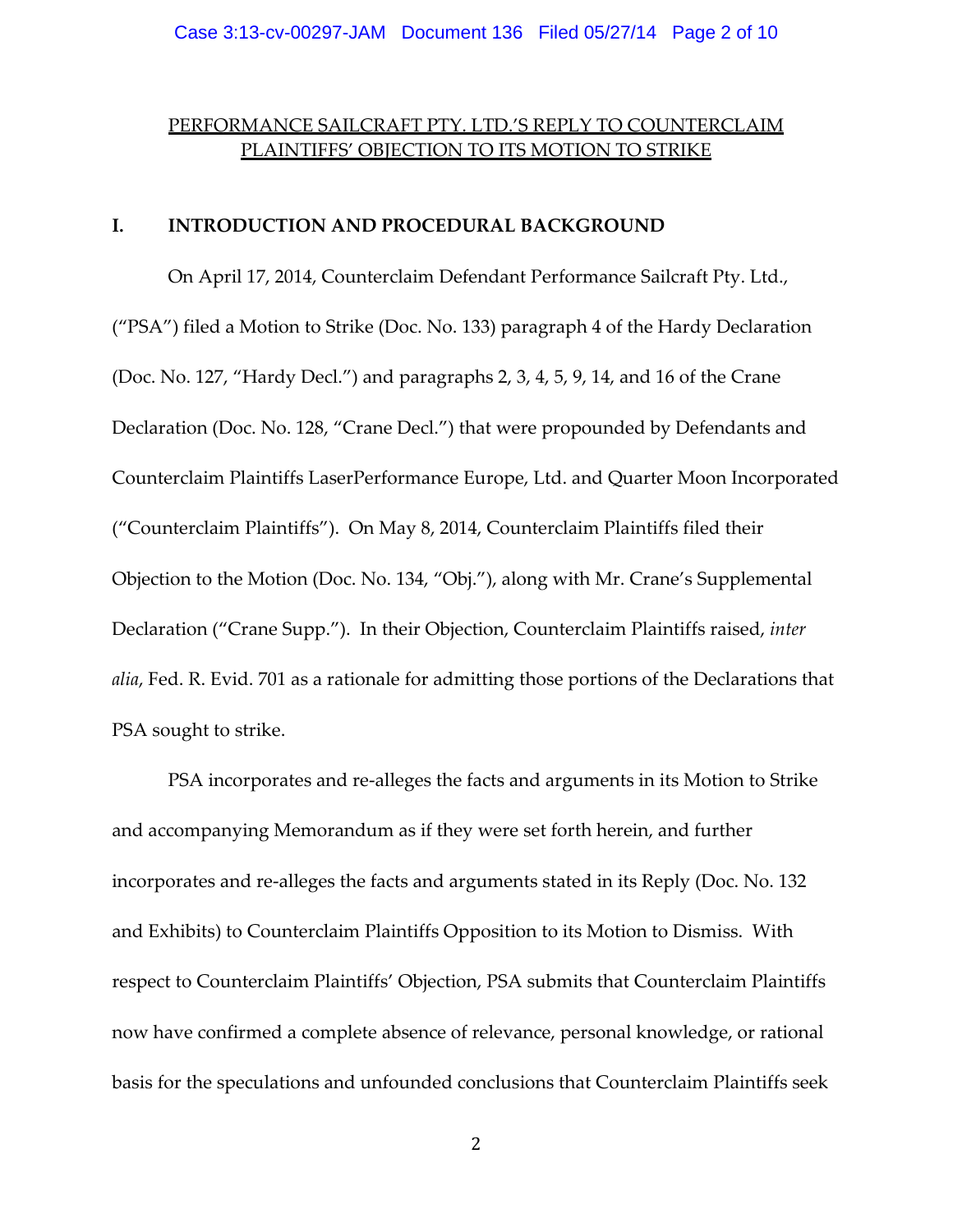#### Case 3:13-cv-00297-JAM Document 136 Filed 05/27/14 Page 3 of 10

to promote as facts. Notwithstanding Counterclaim Plaintiffs' Objection, this Court should strike those portions of the Declarations cited in PSA's Motion.

## II. APPLICABLE RULES

Fed. R. Evid. 602 prohibits admission of testimony that lacks foundation in the declarant's personal knowledge. See e.g., Major League Baseball Props, Inc. v. Salvino, Inc., 542 F.3d 290, 310 (2d.Cir. 2008). In view of this prohibition, the Counterclaim Plaintiffs have attempted to exempt the challenged portions of the Declarations from Rule 602 by characterizing them as lay opinions, hence, admissible under Fed. R. Evid. 701.

Consistent with Rule 602, however, Rule 701 also requires that a lay opinion must have at least a rational basis in the layperson's personal knowledge. See Bank of China, New York Branch v. NBM LLC, 359 F. 3d 171, 181 (2d Cir. 2004) (holding that the District Court abused its discretion in admitting testimony based on Declarant Huang's "experience and specialized knowledge in international banking" instead of his personal knowledge and investigation); Saye v. Old Hill Partners, Inc., 478 F. Supp. 2d 248, 272 (D. Conn. 2007) (adopting Bank of China rule that lay opinion is inadmissible if it is "rooted exclusively in [witness] expertise in [a given industry].")

#### III. ARGUMENT

# A. Counterclaim Plaintiffs Have Not Established Proper Foundation for Any Potentially Relevant Portions of the Submitted Declarations.

Counterclaim Plaintiffs claim that "PSA conveniently ignores the portions of the declarations that lays [sic] the foundation for this testimony." (Obj. at 2). This is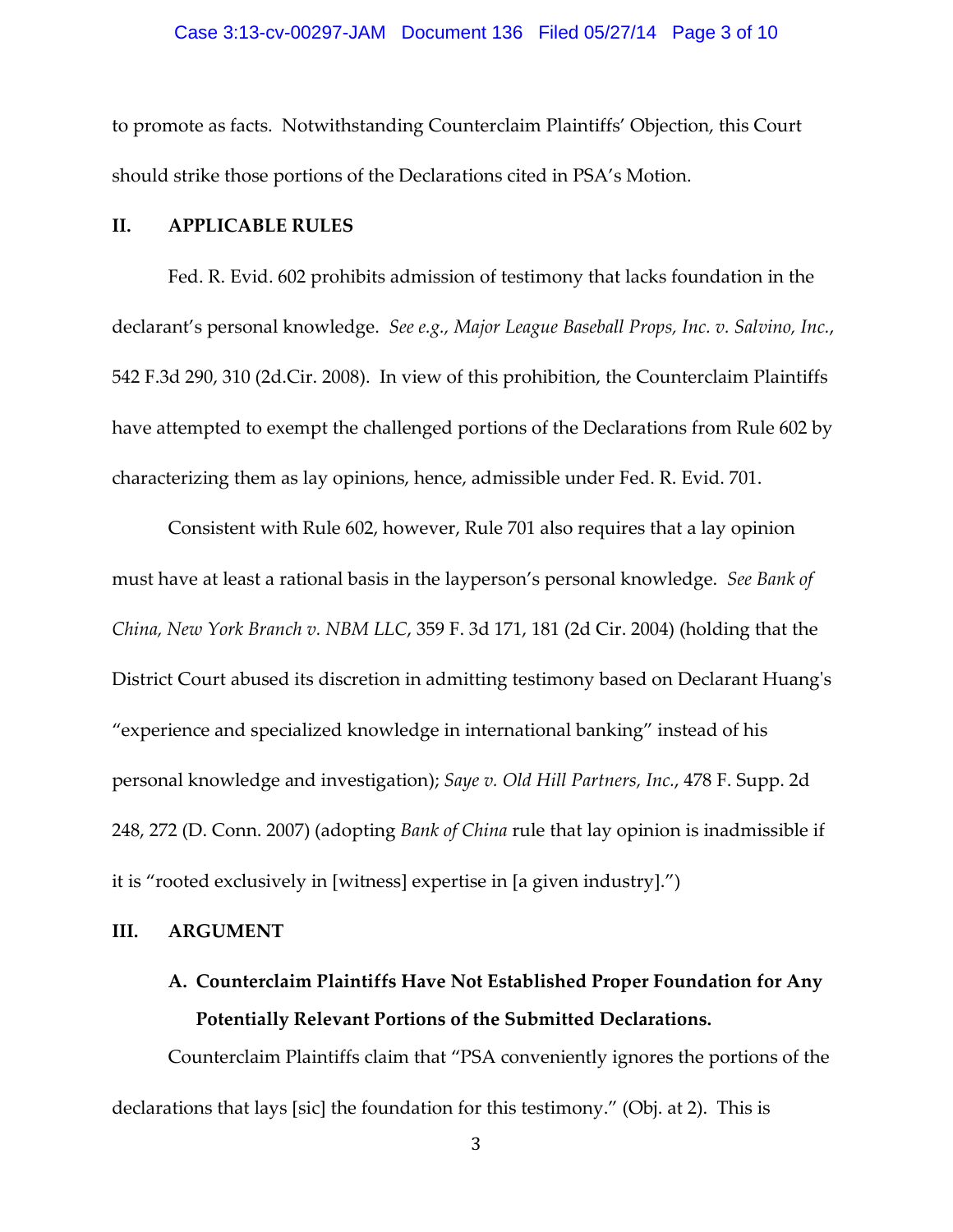inaccurate. PSA has, in fact, diligently inspected and considered the entirety of the submitted Declarations. As a result of this review, PSA respectfully submits that the few fragments of actual knowledge scattered throughout the Declarations do not and cannot support the speculative bridges that Counterclaim Plaintiffs seek to build in their attempt to demonstrate that this Court has personal jurisdiction over PSA.

#### i. The Hardy Declaration.

PSA seeks to strike paragraph 4 of the Hardy Declaration, which on its face states a legal conclusion, or "lay opinion" as Counterclaim Plaintiffs would have it, regarding an alleged legal relationship between PSA and a man called "Kevlar," without any foundation in Mr. Hardy's own personal knowledge. More specifically, in the Hardy Declaration, the only item relevant to the issue of personal jurisdiction is Hardy's unfounded conclusion "that Kevlar was an intermediary" for PSA acting on its behalf to sell blade sets in Connecticut. (Obj. at 3). There is no personal knowledge set forth in the Hardy Declaration to support this conclusion.

In addition to not providing evidence of personal knowledge, Counterclaim Plaintiffs also posit that Mr. Hardy's statements regarding PSA's sales are based on his "observations from his experience in the industry." (Obj. at 4). Under the standard set forth in *Bank of China,* this is also an insufficient basis to establish proper foundation.<sup>1</sup> See also Lewis v. Town of Waterford, No. 3:04-cv-1194, 2006 U.S. Dist. LEXIS 53472 at \*60

 $\overline{a}$ 

<sup>&</sup>lt;sup>1</sup> Similar to Mr. Huang's "experience and specialized knowledge," in Bank of China.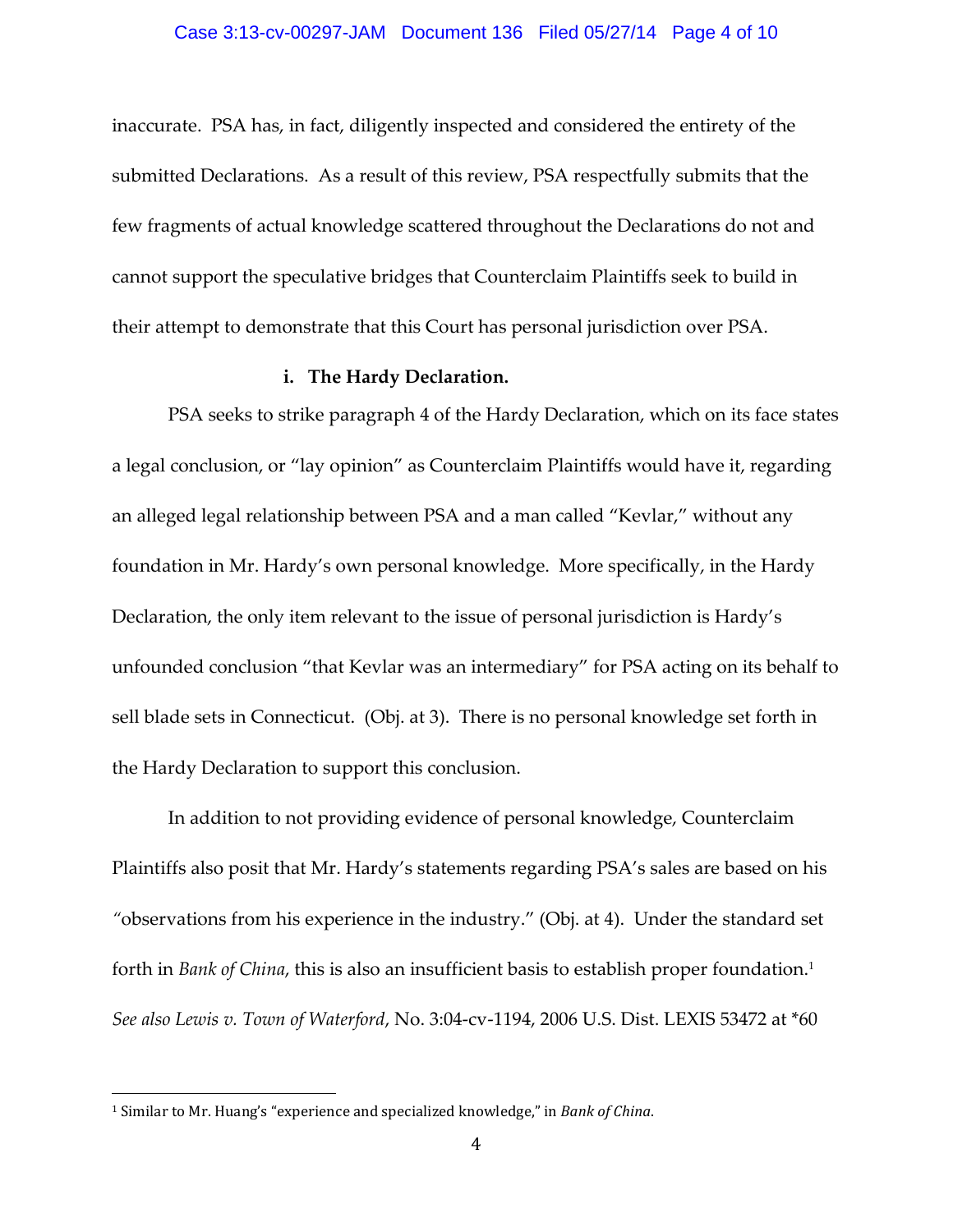## Case 3:13-cv-00297-JAM Document 136 Filed 05/27/14 Page 5 of 10

(D. Conn. 2006) (holding that a court may strike portions of an affidavit that are not based on the affiant's personal knowledge, contain inadmissible hearsay or make generalized and conclusory statements").

Furthermore, the portions of the Declaration that Counterclaim Plaintiffs identify as containing facts to which Mr. Hardy has "clearly" affirmed his personal knowledge do not support his conclusion regarding PSA and "Kevlar." The Counterclaim Plaintiffs identify the following facts:

- Mr. Hardy is the owner of a boat dealership in Connecticut ("The Boat Locker");
- Mr. Hardy knows general facts about boat coatings like their names;
- Mr. Hardy purchased some "Australian Blade Sets" from a man called "Kevlar"; and
- Mr. Hardy recently learned (from Mr. Crane) some (erroneous) estimates regarding PSA's sales of blade sets and of Laser sailboats.

As will be appreciated, none of the above "personal knowledge," to the extent it is not inadmissible hearsay, provides a rational basis for Mr. Hardy to express an admissible opinion regarding the existence of a relationship between PSA and "Kevlar" or any other entity.

In particular, Mr. Hardy personally knows nothing regarding PSA's sales of any of its products, and admits he has no personal knowledge for whom "Kevlar" worked, nor even who Kevlar was. Accordingly, under Bank of China and Old Hill Partners, paragraph 4 of Mr. Hardy's declaration is neither admissible nor appropriate. Instead, it is exactly the sort of "opinion" that the Second Circuit has deemed inadmissible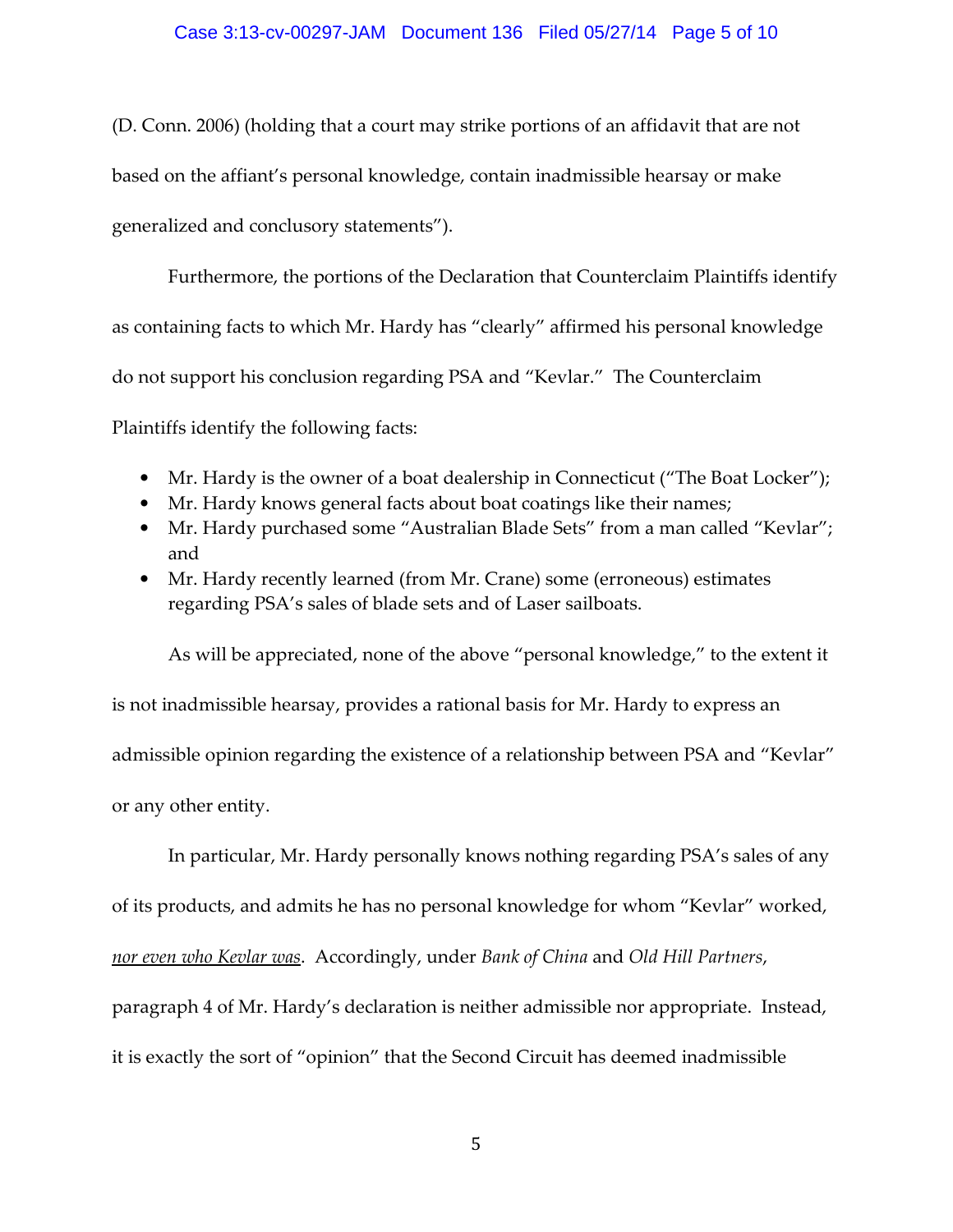under Fed. R. Evid. 701. Therefore, this Court should strike paragraph 4 of Hardy's Declaration.

#### ii. The Crane Declaration.

With respect to the Crane Declaration, PSA seeks to strike the portions of the Declaration that propound conclusory statements of opinion that are not rationally based in personal knowledge, i.e., paragraphs 2, 3, 4, 5, 9, 14 and 16.

 Regarding ¶¶ 2 and 5 of the Crane Declaration, Counterclaim Plaintiffs assert "Mr. Crane has personal knowledge of [the] number of Lasers sold by PSA." (Obj. at 5). By contrast, Crane merely stated, "I have personal knowledge of the number of Lasers manufactured throughout the world each year in connection with my position on ILCA's World Council." (Crane Supp. ¶ 3). Counterclaim Plaintiffs expand this statement to allege that Mr. Crane "knows how many boats ... are manufactured and have ISAF Plaques applied by PSA." (Obj. at 5).

There is no evidence of record, however, that links the Counterclaim Plaintiffs' unsubstantiated allegation that Mr. Crane personally knows how many ISAF plaques were applied by PSA, to Mr. Crane's estimate of how many boats PSA specifically manufactures, and, from that, to Mr. Crane's further estimate of how many blade sets PSA manufactures. This is particularly problematic as Mr. Crane's extrapolated blade set estimate predicates all of his attempts to blame PSA for Mr. Hardy's acquisition of thirty "Australian Blade Sets" from "Kevlar." Even in his "Supplemental" Declaration,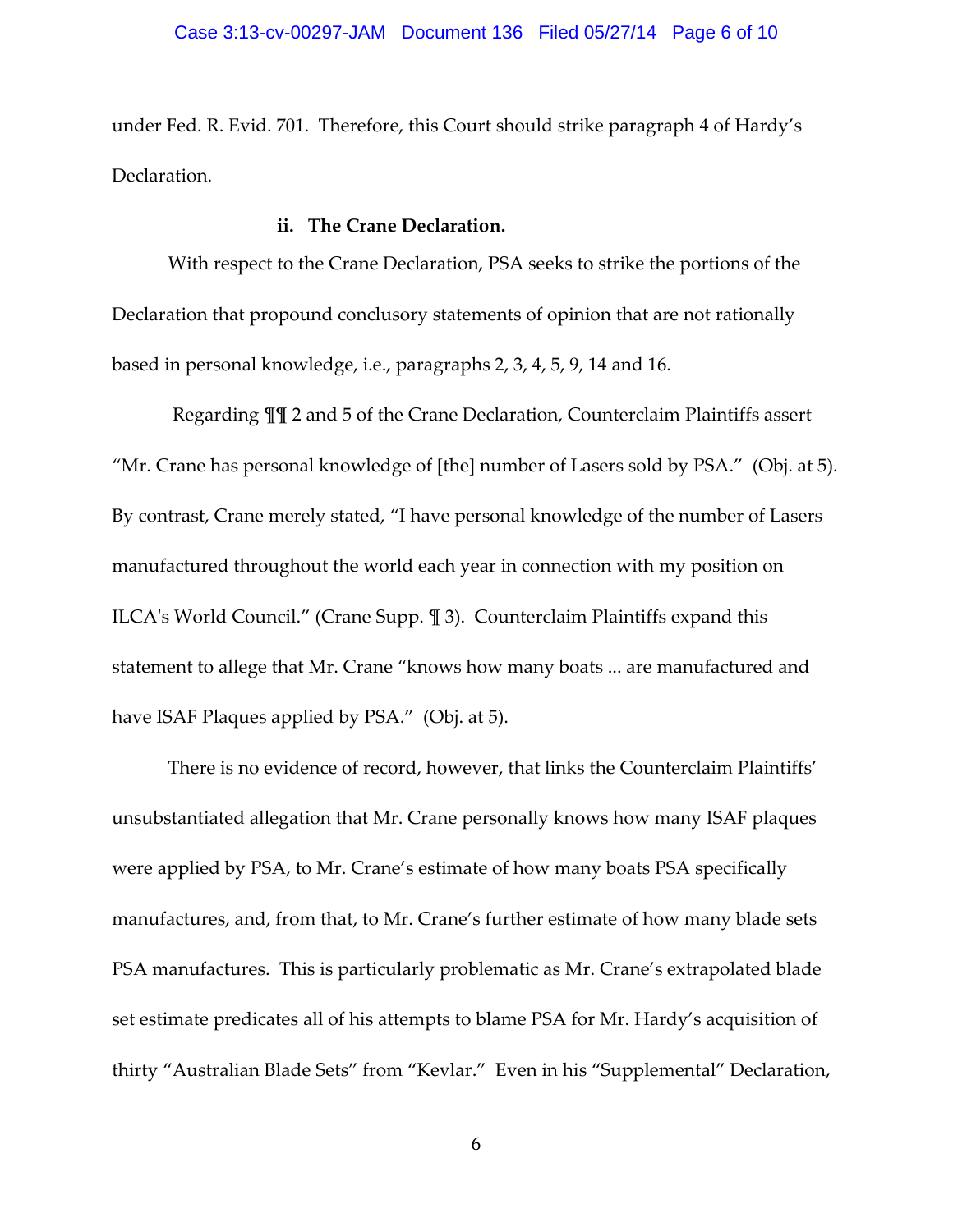#### Case 3:13-cv-00297-JAM Document 136 Filed 05/27/14 Page 7 of 10

Mr. Crane fails to meet the Rule 701 requirement that he should adduce some rational basis to link his accusations and estimates ("opinions") back to his personal perceptions.

Counterclaim Plaintiffs attempt to patch Mr. Crane's leaky testimony by contending that the "conclusions" Crane drew from his estimate of PSA's blade set sales "provides [sic] a basis why Mr. Crane concluded" that PSA "knew and approved of Kevlar's actions." (Obj. at 5). This conclusion does not follow, however. Indeed, in attempting to link these conclusions, the Counterclaim Plaintiffs have built at least three bridges too far. To wit, they have jumped from: 1) from a lack of personal knowledge to a guess at PSA's proprietary sales data; and 2) from that wild guess to a conclusion that thirty blade sets might be "a substantial portion (perhaps even 100% of typical sales)" for PSA; and 3) from that unsupported conclusion to Mr. Crane's assumption that PSA "knew and *tacitly* approved"<sup>2</sup> of actions taken by a third party, "Kevlar." (Crane Decl.  $\P$  5).

At best, Mr. Crane proffers guesses and innuendoes based on professed expertise. Again, such "evidence" is the sort of "expert" opinion that the Second Circuit forbade masquerading as lay opinion or probative fact. See Bank of China at 181.

Similarly, in support of Crane's contentions in Crane Decl. ¶¶ 3 and 4 (regarding allegations that PSA solicited or made unauthorized sales of Lasers and Laser parts); ¶ 9

 $\overline{a}$ 

<sup>&</sup>lt;sup>2</sup> "Tacitly" perhaps concedes a <u>fourth</u> leap of speculation. Note, also, that from the Declaration to the Objection, Counterclaim Plaintiffs have removed Mr. Crane's original use of "tacitly" so as to make the statement more emphatic than what the witness declared.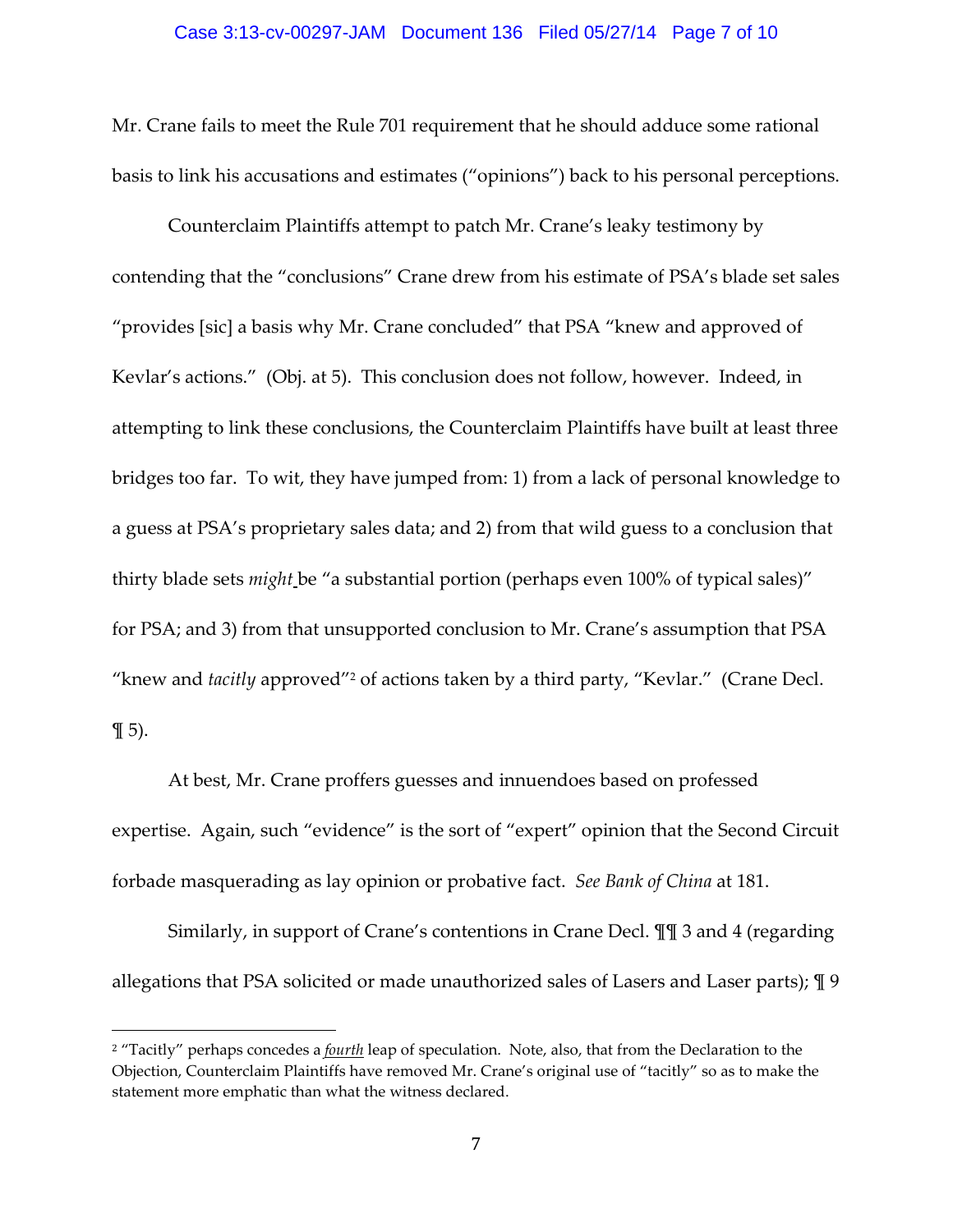#### Case 3:13-cv-00297-JAM Document 136 Filed 05/27/14 Page 8 of 10

("[t]he Kirby Torch is simply a front for Performance Sailcraft"); ¶ 14 (" [a]ll of the Kirby Torch boats shown on the Kirby Torch website were undoubtedly built by Performance Sailcraft"); and ¶ 16 ("I have concluded that the entire operation for the Kirby Torch, including manufacturing, must be run by Performance Sailcraft and that any email orders go to Performance Sailcraft. I believe Kirby Torch, LLC is simply a front for Performance Sailcraft. I can only assume ... Kirby Torch, LLC appears to be simply a conduit for Performance Sailcraft."), Counterclaim Plaintiffs fail to elucidate any rational basis in Mr. Crane's personal knowledge for his assumptions, speculations, conclusions, or opinions regarding Performance Sailcraft or the Kirby Torch. (Obj. at 4- 7).

At best, Counterclaim Plaintiffs rely on Mr. Crane's experience (e.g., Crane Supp. ¶ 2; Crane Decl. ¶ 13: "I have also worked in this industry for years ...") and admitted lack of knowledge as foundation for his incorrect opinions (e.g., Crane Decl. I 13: "... and am unaware of either of these supposed boat builders."; Crane Decl. ¶ 13: " I suspect that is because neither one exists."; Crane Decl. ¶ 16: "I can only assume that ... Kirby Torch, LLC appears to be simply a conduit for Performance Sailcraft.")

Counterclaim Plaintiff's reliance on experience and specialized knowledge, not to mentioned lack of knowledge, as the primary foundation for a layperson's opinion or conclusory statement, runs strongly against the Second Circuit's firm ruling in Bank of

8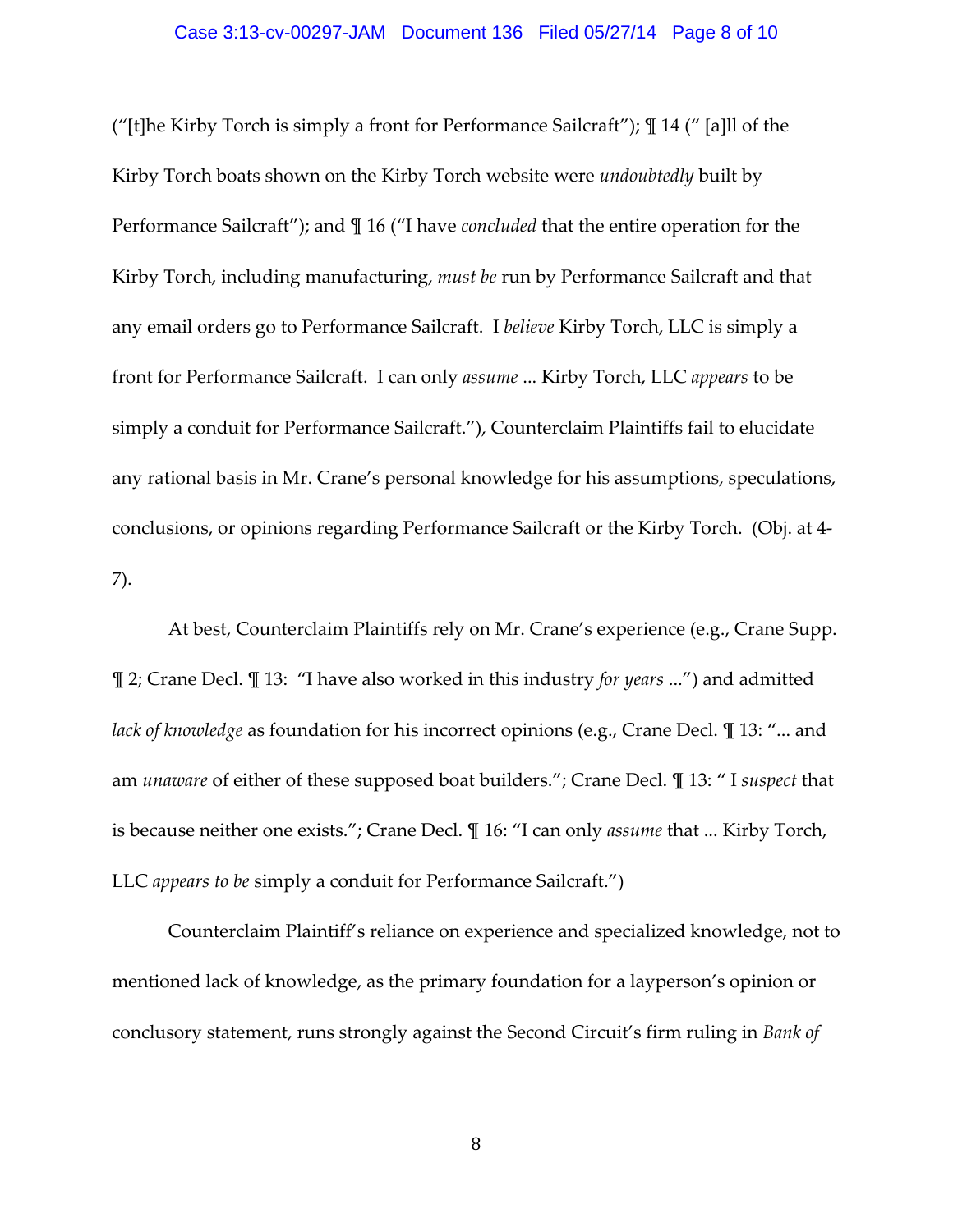China. As such, this Court should strike paragraphs 2, 3, 4, 5, 9, 14, and 16 of Mr.

Crane's Declaration.

Dated: May 27, 2014 By:/s /J. Kevin Grogan J. Kevin Grogan, Esq. (CT Bar No. CT00331) Kevin H. Vanderleeden (pro hac vice) John C. Linderman, Esq. (CT Bar No. CT04291) McCormick, Paulding & Huber, LLP 185 Asylum Street, CityPlace II Hartford, CT 06103 Tel. (860) 549-5290 Facsimile: (413) 733-4543